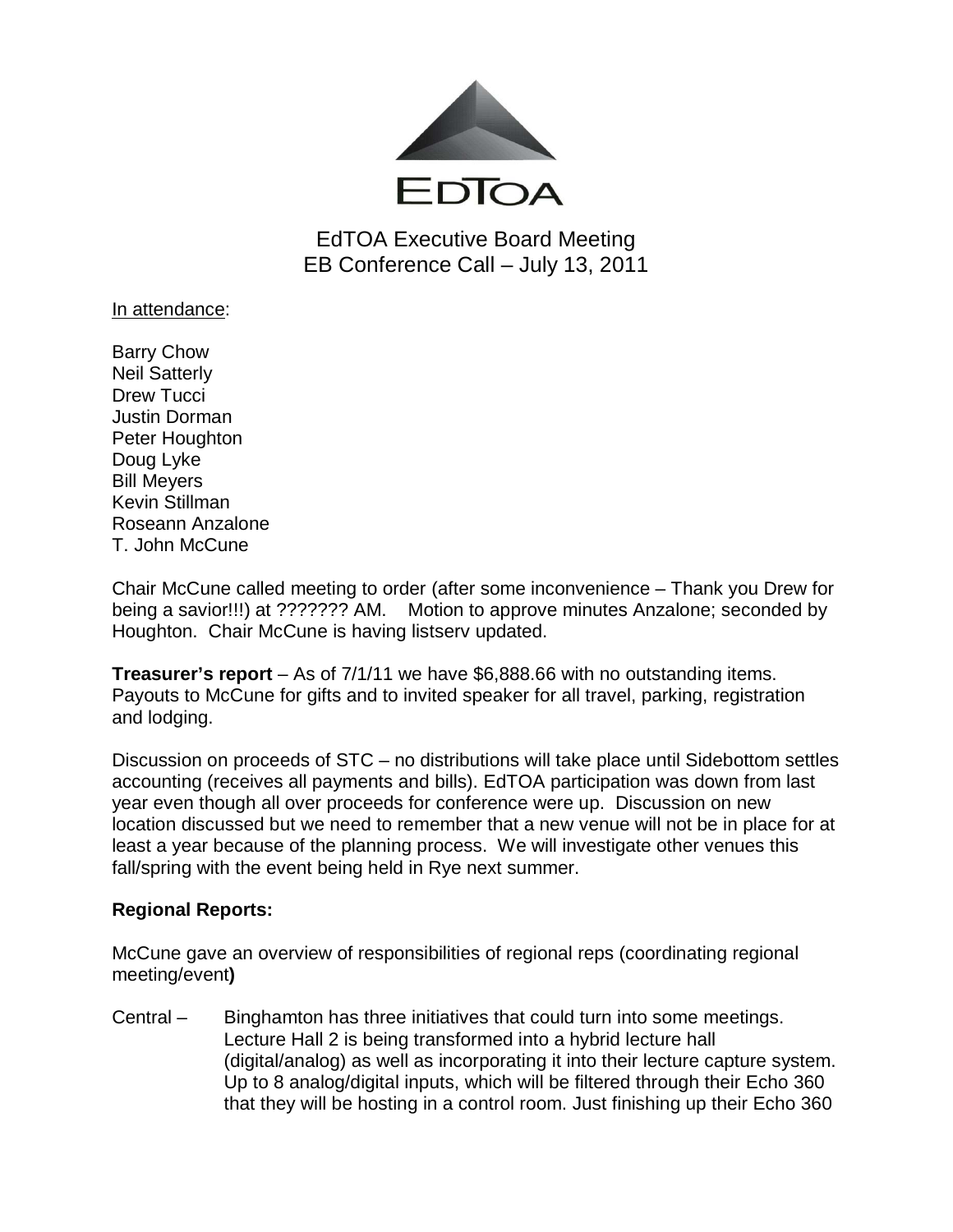enhanced menu package that will provide unlimited licenses to their personal capture suite. They are also getting on Elluminate bandwagon through iTEC which is being rolled out slowly.

Oswego still working on their science center.

- NorthEast Anzalone never wants to follow DREW again.  $\odot$  Anzalone is looking into point to point distance learning to get into the high schools, would love to get feedback from other campuses on do's and don'ts as they start this initiative.
- SouthEast Dutchess is maintaining what they are doing upgrading and installing crestron based classrooms. Dorms are ready to break ground and they are trying to figure out what is going on, as media and tele are always the orphans in these projects.
- Western GCC has been doing simultaneous projects this summer. Replaced two studio cameras to high-def. They have been getting small funding for the past three years and this year they are finally getting their cameras. Upgrading to Tanberg for video conferencing – have 7 campus centers and now everything is Tanberg. Have infrastructure set up and last but not least they need the bridge. SunGard maintains their computer services for them. GCC has a new president starting in the fall. Chow would like a list of the community colleges in his region so he can reach out to them. They are still working on getting a classroom/video services system. Elluminate discussion ensued.
- CCIO No report
- COA COA will have a liaison starting with the next call.
- FACT2- No report
- NYN- No report
- Webmaster- Exec committee list has been updated. Schools have been updated as they come in.
- Classroom Capture special interest group McCune is looking for a chair as he is the EdTOA chair.

## **Old Business:**

- STC Overall there are positive comments throughout.
- SBE Fall business meeting is believed to be October  $5<sup>th</sup>$  which is around the same as CCUMC but we are hoping that if a person cannot attend in person we can get a conference call going.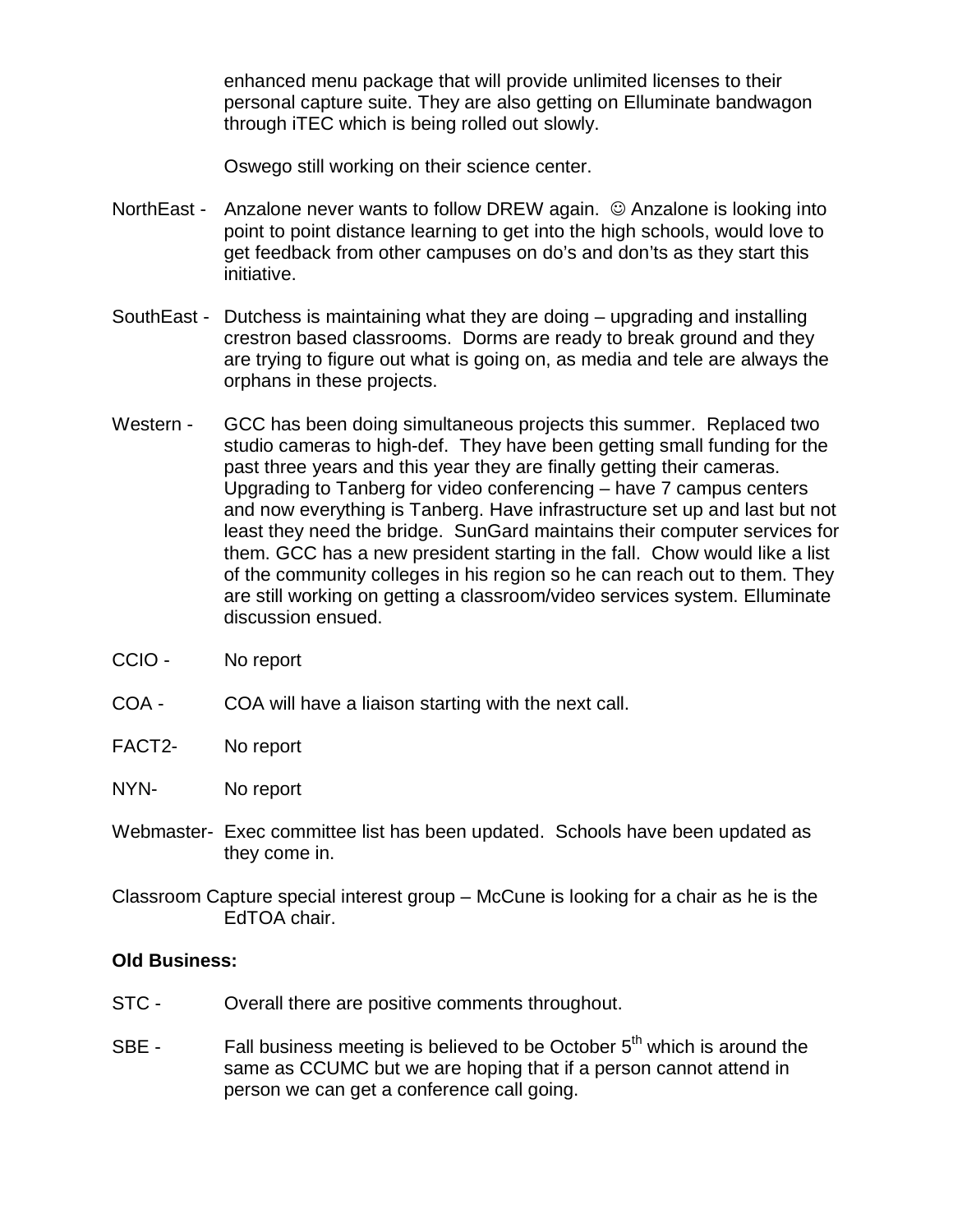CPD- Kim Scalzo attended face to face at STC and she was looking for types of training that EdTOA specifically is looking for for professional development. McCune asked for ideas on sessions – CTS (?), Crestron, Extron, basics of sound and basics of AV. InfoComm does provide "basics" as an online training service. Feel free to email Chair McCune with any other ideas.

## **New Business:**

Welcome to guest Kevin Stillman, system administration, to propose a bridge solution. Trying to expand out the infrastructure that they have that supports video conferencing, bridging and also gateway and sip services as well as Moby, which is desktop video conferencing. He is trying to get a sense of whether it makes sense to make a service to campuses that don't want to invest in the infrastructure themselves. He is looking to see how many would like to see this in order to put together a business case for it. He is looking for input from this group. Desktop video conferencing may not be a big need for on a campus so an outsourced service may be best. Looking for input so when he gets a sense of where things are at he can put together his business case and then go from there. Working with Tanberg – this would be a high definition bridge and the ability to support this for multiple campuses but needs to know if there is a demand.

We will put together a survey to go out to the  $EdTOA - L$  List as well as a current services listing from system admin so that we can find out the true numbers and interest.

Fact2 Advisory Council – Due to the newly imposed term limits Joe Smith can no longer sit on the main FACT committee. Brad Snyder will be our liaison for this council. The term is for two years unless there are any hesitations.

DAM survey. Manny did a presentation at STC and Chair McCune agreed to bring together some people to explore a solution for digital asset management for SUNY as a whole. Please contact Chair McCune if you are interested in the digital asset management project.

Next conference call - August 10, 9:00-10:30.

Next call:

What are our priorities as a group besides regional forums and STC. We need to consider what other priorities are out there for this year.

Motion to adjourn from Anzalone; seconded by McQuin. Meeting ended at ?????? am.

Respectfully submitted.